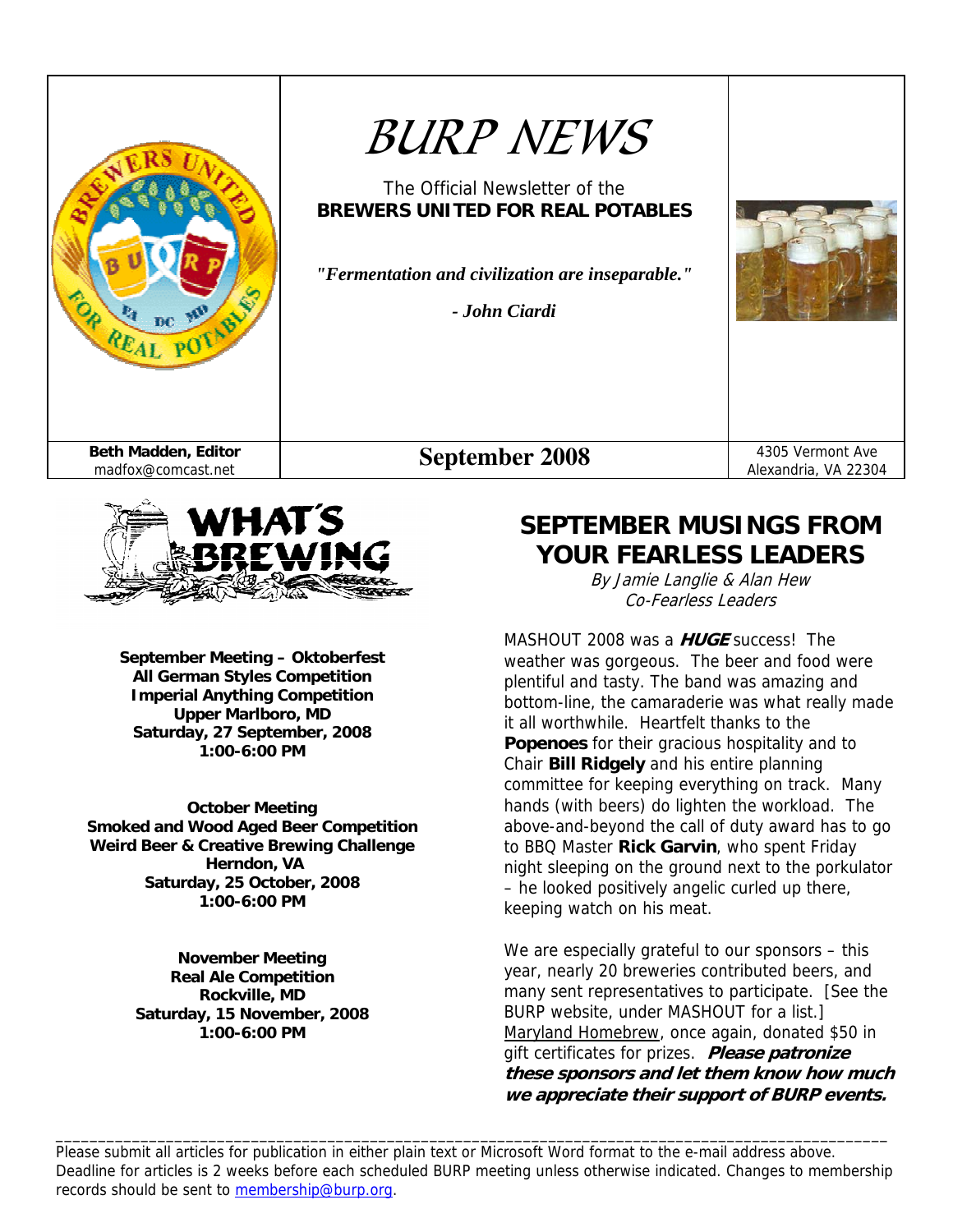#### **September Oktoberfest Meeting**

Our September Oktoberfest meeting will be held Saturday, September 27, at Turtle Creek Farm, with overnight camping welcome. Many of our members enjoy this smaller, quieter version of MASHOUT every year. Competition will be German-style beers in kegs to encourage more FREE BEER for our members. Oompa music and German attire are encouraged.

#### **Mead Mania Education Session at the October Meeting**

Interest in mead making is on the rise in the homebrewing community. To help others in the Club learn more about this special style category, we're working with the MOEs, together with resident mead makers **Tim Artz, Yancy Bodenstein, and Lyle Brown** to present a mead education session at the October meeting. One of the goals is to get more people involved with brewing this style so we can field a wide range of competitors with entries for AHA's 2009 NHC and Club-Only-Competition. In addition, the BJCP is developing a special Mead Judge Program that should be rolled out within the year, which might be of interest to our judging cadre to expand their knowledge in a new direction. Details of **Mead Mania** will follow in the October issue.

#### **PLEASE NOTE – DATE CHANGE!!! & SPACE STILL AVAILABLE**

**A.J. DeLange Brewing Water Workshop, Now on Sunday, October 5** 

"Water Meister" **A.J. DeLange** has graciously offered to host one of his well-regarded **Brewing Water Workshops** for Club members. The session, originally scheduled for Saturday, Oct. 4, now will take place on **Sunday, October 5**, from 1 to 5 PM, and will feature a technical presentation, as well as a tour of A.J.'s professional-level home brewery. **Registration is free but will be limited to approximately 20 participants, with pre-registration required. To register, please contact Jamie, e-mail: Jamie@langlie.com or call (c) 301-801-1675.** 

#### **BURP Real Ale Fest Around the Corner**

Fall, with its bright colors and chilly temps, is on the way … which means that it's almost time for one of BURP's favorite, premier events, the REAL ALE FEST. This year's fest will be held on Saturday, November 15, once again at Chez Aaronridge. Stay tuned for more info in the October newsletter. We're always grateful to our crack Real Ale team for the work they do to pull this together every year. Time for our members to start thinking about what to brew this year – we're sure that last year's winner, **Wendell Ose**, already is plotting to defend his title in 2008.

#### **Other Events of Interest to BURP Members**

- ¾ **The Art of Homebrew, Friday, September 26, 6 – 10 PM**, at the Studio Gallery (www.studiogallerydc.com), 2108 R Street, NW, north of Dupont Circle [See **Bud Hensgen'**s article in this issue for more information.]
- ¾ **Victory Brewing Company 3rd Annual FallFest, September 27, 2 – 9 PM** at the brewery in Downingtown, PA
- ¾ **Northern Virginia BrewFest, September 27-28, 11 – 8/7 PM** at Bull Run Regional Park in Centreville, VA. To volunteer, contact Fest Volunteer Coordinator **Dona Lee**, at 571-334-7305 | donacake@comcast.net
- ¾ **Shirlington Oktoberfest, Saturday, October 4, 12 – 7 PM** in the Shirlington Town Center. Volunteers are needed for a BURP exhibit table [Contact Jamie at 301- 801-1674 | *jamie@langlie.com*], as well as for pouring [Contact Fest Volunteer Coordinator **Dona Lee**, at 571-334-7305 | donacake@comcast.net]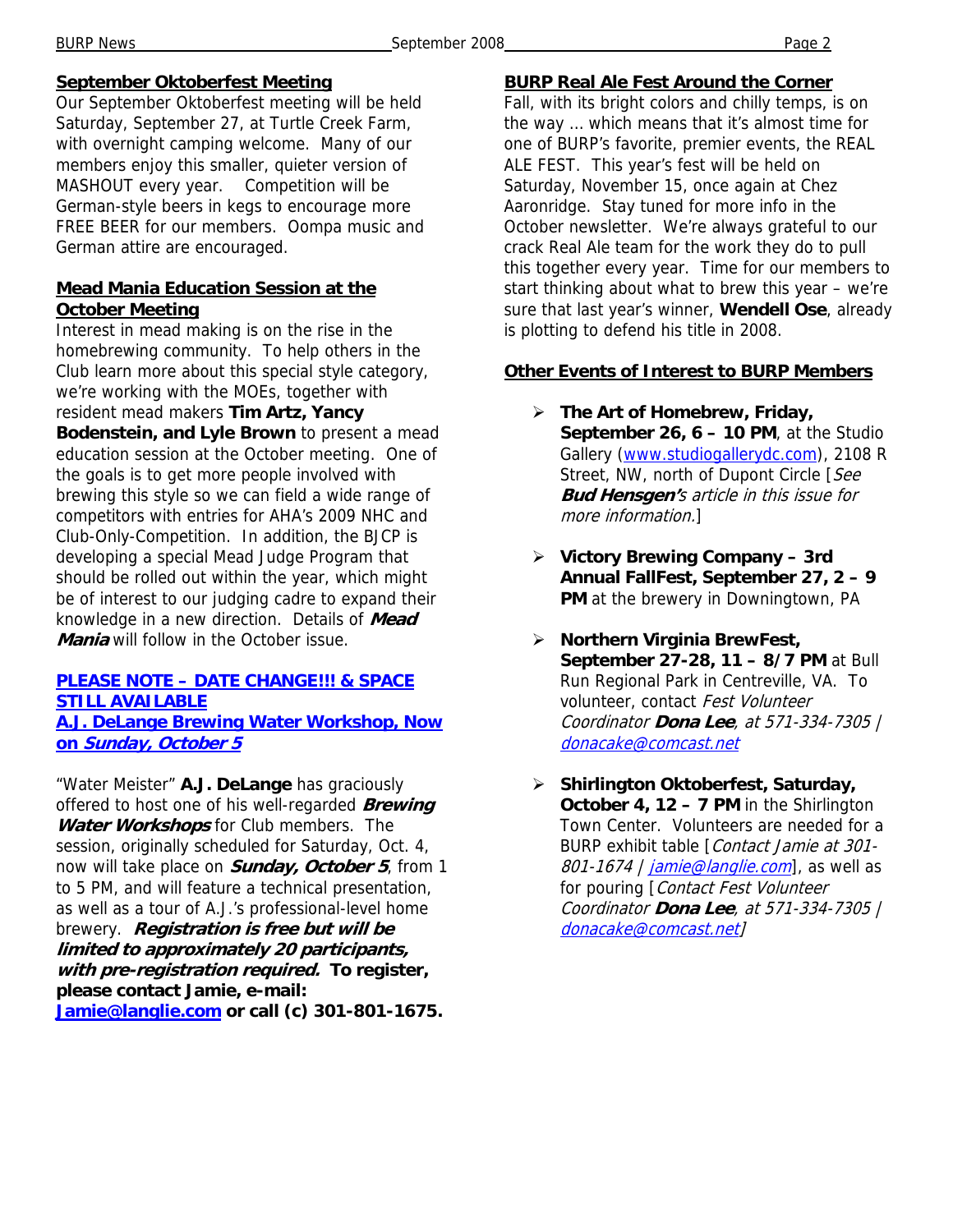## **From the Ministry of Culture**

By Wendy Schmidt and Bruce Bennett Co-Ministers of Culture

The purpose of BURP monthly competitions is to further the art and science of homebrewing by providing thoughtful feedback to Club brewers and by developing a cadre of well-qualified, educated judges.

The August monthly competition for Belgian and French Ales was held at MASHOUT and had twelve entries that included four witbiers, one Belgian pale ale, four saisons, one biere de garde, and two specialty ales. The winner of the contest was a Belgian Pale Ale brewed by the Aaronridge Brewery (**Bill Ridgely and Wendy Aaronson**); second place went to **Wendy Schmidt** with a saison, and third place went to Aaronridge (Bill and Wendy) with a witbier. Many thanks to the judges, **Andy Anderson, Calvin Perilloux, Jim Wagner, and Jay Spies**; and to our stewards, **Rod Rydlun and Esther King.** 

#### **Brewer of the Year (BoTY)**

**Mel Thompson** continues his overwhelming lead with a total of 37 points (including July's monthly competition results), **Ed Bielaus**, with a strong showing at the Spirit of Free Beer, continues in second place with 21 points. Third place is currently held by **Jamie and Paul Langlie** with 12 points, followed closely by the **Aaronridge Brewery**, Wendy and Bill, at 10 points and **Mike McGuire** with 10 points. The August competition doesn't count towards BoTY points, but September (Imperial Anything), October (Smoked and Wood Aged Beer), and November (Real Ale) competitions do, so there is still time to for an industrious brewer to challenge for 2<sup>nd</sup> and 3<sup>rd</sup> place.

#### **September 2008 Monthly Competition: German Beer, keg only (Categories 1d, 1e, 2a, 2b, 3(all, even Vienna), 4b, 4c, 5(all), 6c, 7a, 7c of BJCP Guidelines)**

What better way to enjoy a nice early autumn day, then to drink german beers? Beers in this competition range over several styles, from light lagers (Munich Helles and Dortmunder Export), pilsner (all subcategories), European amber lagers

(all subcategories), dark lager (Munich Dunkel and Schwartzbier), bock (all subcategories), kolsch, to amber hybrid beer (Northern German altbier and Dusseldorf altbier). Please remember this is a keg competition and will be decided by popular vote. This competition will not count towards BoTY points. Your participation would be greatly appreciated! For more in-depth information and statistics for these beers, please go to:

#### http://www.bjcp.org/2008styles/catdex.php .

Below are some websites that provide additional information on German Beer.

http://www.germanbeerinstitute.com/styles.html This link provides information on many, many German beer styles at the German Beer Institute website.

http://en.wikipedia.org/wiki/German\_beer This Wikepedia article provides an overview of german beer styles as well as links to specific German beer styles.

http://www.hbd.org/brewery/library/ReinHeit.html German Purity Law.

#### **September AHA Club Only Competition (CoC): Imperial Anything**.

This competition has been moved up to September in order to meet the deadline for entering this CoC competition. This will be a bottle-only competition, will be judged using BJCP judging guidelines and will count towards BoTY points. From the CoC website, here is additional information on this competition: "Entries will be judged to BJCP Category 23 Specialty Beer, so entrants must include information about what they have done. The competition is not about the biggest beer, it is about a bigger beer done right. Entries MAY specify the base beer style, and MUST state the original gravity (OG), final gravity (FG), and the type of imperialization (ABV, IBU, etc.). Note: Beer styles that are imperial by nature (Dopplebock, Eisbock, Strong Scotch Ale, Russian Imperial Stout, Imperial IPA, Belgian Dark Strong Ales, and English and American Barleywines) MUST have  $OG = 1.100$ or greater, and  $ABV = 10\%$  or greater". The winner of this competition will represent BURP in the September/October 2008 CoC and will need to send two (2) brown or green glass, 10 to 14 ounce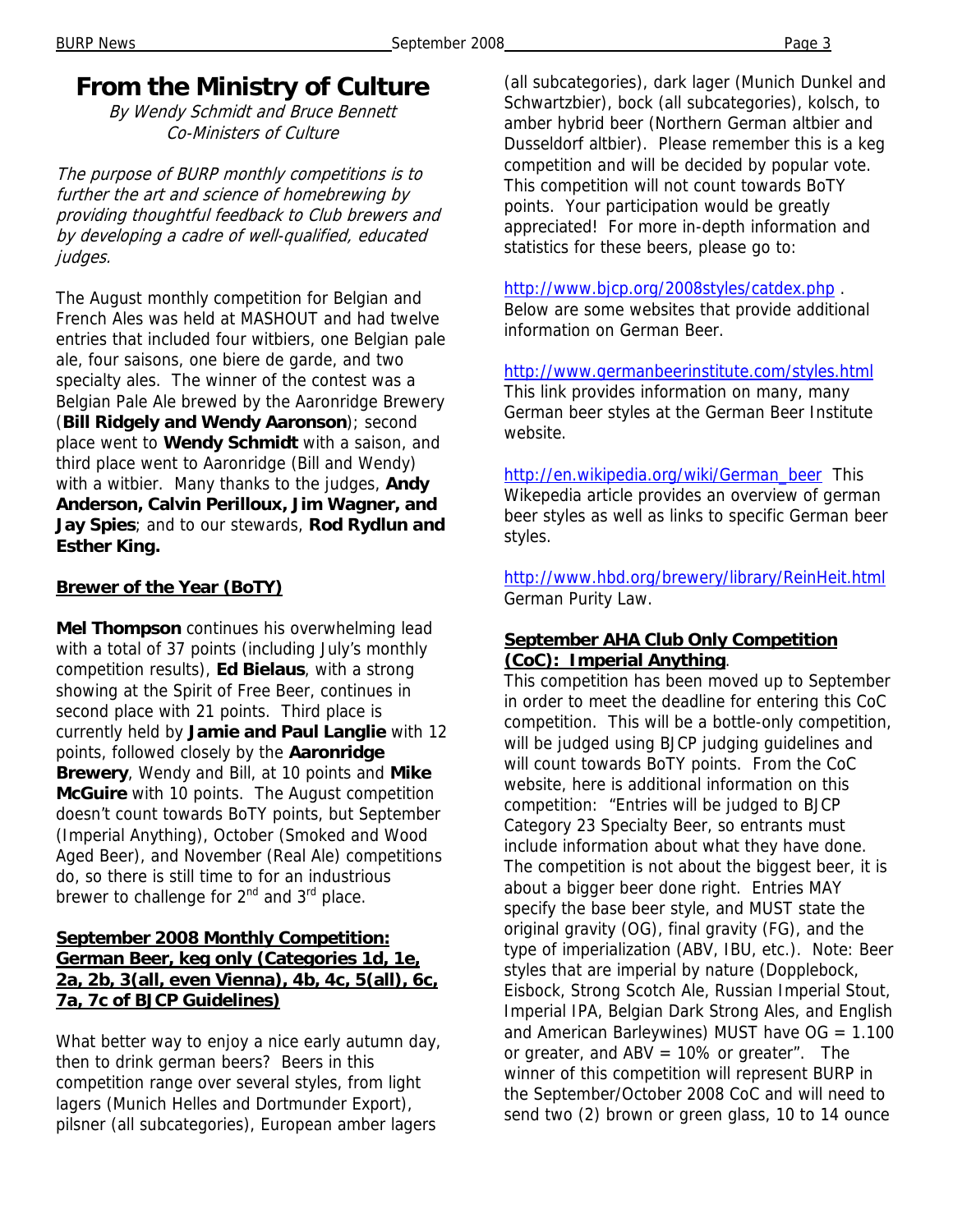bottles to the competition and must be received by 11 Oct 2008 at the competition site (Shelby Township, MI).

#### **Upcoming Monthly Competitions**

The October meeting will also include two competitions, one will be for Smoked and woodaged beers (Category 22 of the BJCP guidelines) (bottles only) – this will be judged per BJCP guidelines and count toward BoTY points; and a "Weird Beer" competition which will be a popular vote contest and will be bottle/keg competition. November will be the Real Ale contest and will count toward BoTY. And finally, the last competition in 2008, the December monthly competition, will be a popular vote contest for Winter Warmers and will not count toward BoTY. By tradition, January 2009 competition was selected by last year's BoTY co-winners (**Mel Thompson and Ed Bielaus**) and will be IPA; this will count towards next year's (2009) BoTY competition.

### **Recipe Corner - Aaronridge Belgian Pale Ale**  By Bill Ridgely

This beer took first place in this year's MASHOUT Belgian & French Ale competition. It also took a 3rd place at the 2008 Spirit of Free Beer. Recipe is for 10 gallons:

17 lbs Pilsner malt 3 lbs Munich malt 1 lb Aromatic malt ¾ lb Carapils malt

2 oz Hallertau whole hops (4.1% AA) - 60 min 1 ½ oz Hallertau whole hops (4.1% AA) - 45 min 2 oz Spalt whole hops (2.2% AA) - 30 min

WLP550 Belgian Ale Yeast (La Chouffe origin) in thick slurry

OG - 1.054 FG - 1.008

Mash in 5  $\frac{1}{2}$  gal of filtered water @ 175 degrees F for 1 hour mash @ 155 degrees F. Sparge 12 gal

wort into kettle and boil 15 minutes before first hopping, then add hops according to schedule above. Remove hops and boil an additional 15 minutes (1 ½ hours total boil time).

Chill wort to 60 degrees F and pitch yeast. Ferment for 8 days @ 60 F, rack to secondary, and ferment an additional 14 days @ 65 F. Transfer to two 5 gal kegs, each containing ½ cup pre-boiled dextrose. Condition two weeks at room temp before refrigerating.

Note: We obtained a large quantity of this yeast from a local brewpub. The key to keeping esters and phenols low when using this strain is to ferment at fairly low temperature, made possible by pitching a large quantity of yeast. If starting from a packaged yeast, a better choice might be WLP510 (Bastogne Ale) or WLP515 (Antwerp Ale), both from White Labs. A Wyeast equivalent would be #3522 (Ardennes Ale).

# **The Art of Homebrew: A Special Event at Studio Gallery**

#### **"Yes, Darling, there is ART in BREWING BEER!!**

And you can prove it to yourself by stopping by The Studio Gallery near Dupont Circle on Friday, September 26 from 6 – 10 PM.

Brewers from BURP are conducting what is probably the largest tasting of homebrews to a non-homebrew crowd ever to take place in the DC area. Art galleries across the city are interested in creative ways to stand out among their peers as centers of original and creative ideas. This one has to make Studio Gallery look like the champ!

**Bud Hensgen**, a member of the gallery, located at 2108 R St., NW, has gathered 15 BURP brewers, who, all together, have brewed 11 different beers styles for the event. Brewers will serve 4-oz. servings to guests and will discuss the flavor profiles and maybe even some of the secrets of the art.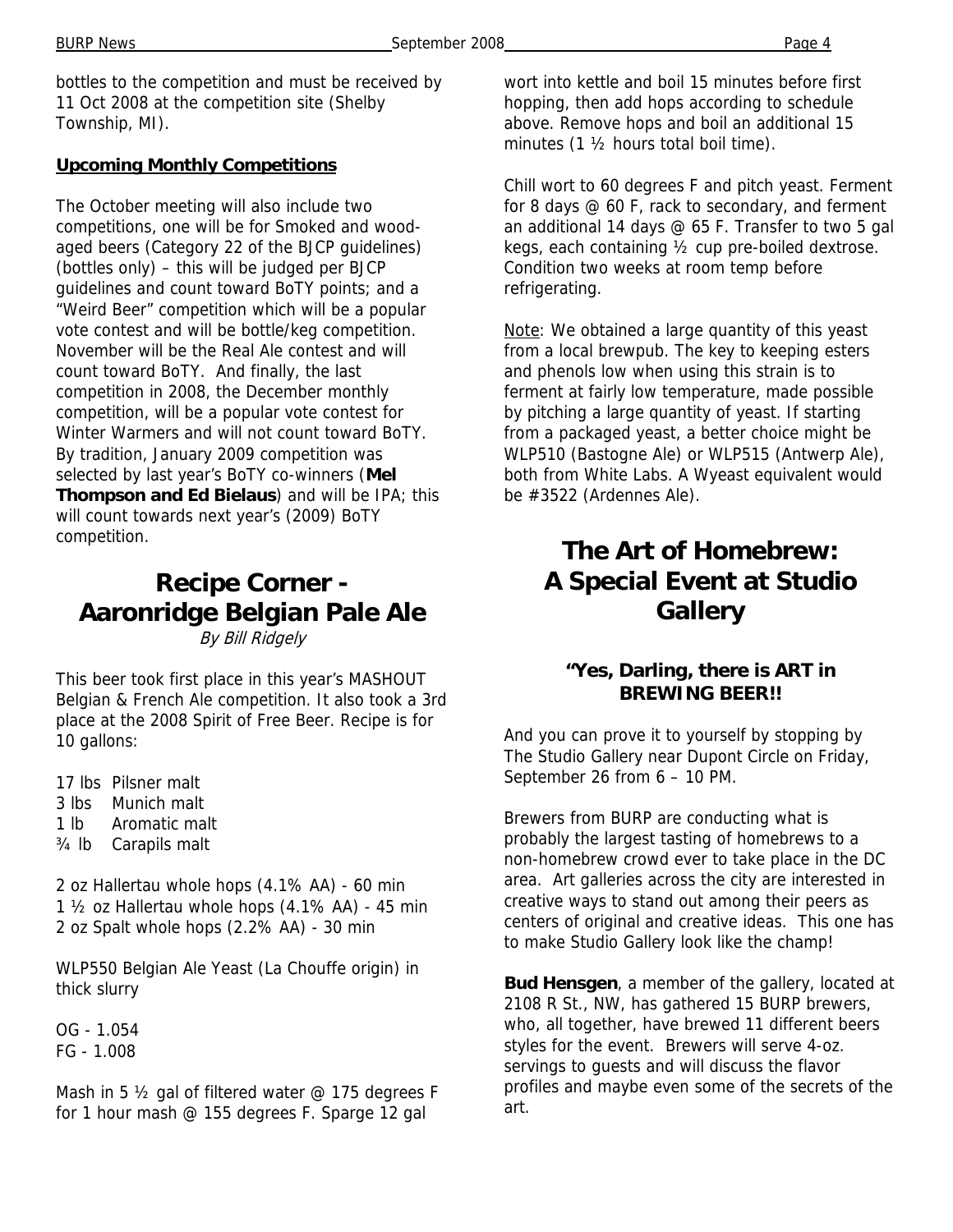Beers and the brewers who will present them are:

- \* Van Gogh's Extra Special Bitter by **Steve Marler**
- \* Rene Magritte's Belgian Strong Dark Ale by **Mark Hogenmiller and Bud Hensgen**
- \* Franz Hals' Hefeweizen by J**ohn Foulke**

\* Toulouse Lautrec's Fruit Lambic by **Dave and Becky Pyle** 

\* Matisse's Mead by **Yancy Bodenstein**

\* Friederich Ostendorf's Oktoberfest by **Max Green**

\* Pablo Picasso's Porter by **Paul and Jamie Langlie** 

- \* Holbein's Helles by **Rick Garvin and Christine Johnbrier**
- \* Jackson Pollock's Pale Ale by **Bud Hensgen**
- \* Robert Rauschenberg's Rauchbier by **Bud Hensgen**
- \* Salvador Dali's Stout by **A.J. Delange**
- \* Whistler's Wit by **Gordon Goeke**

There will also be an information table with an exhibit of homebrew equipment and ingredients. And, of course, BURP membership forms will be available to guests. Should you decide to stop by, get a name tag from Bud so you will be recognized as a BURP member and help educate the guests on The Art of Homebrew!

## **Getting Ready for Real Ale 2008!**

#### By Co-Minister of Education, Tom Cannon

It's almost fall and that means it's time to get those brewpots boiling. As the leaves start to turn and the ground water starts to cool, my thoughts, like many BURPers thoughts, turn toward what English Ales to start brewing for BURP's regionally famous Real Ale Competition in November.

Now, like most of you, I've not won the Real Ale Cup in this competition, though I enter at least two kegs of beer every year. Yeah, I've usually got a beer or two on the Best of Show Table, and I've won a few ribbons, but the simple fact that **Wendell Ose** has won twice really chaps my Jordaches! So this year, I have a secret weapon, and I've decided it's too important not to share with my fellow BURPers.

On the Friday before the Spirit of Free Beer, we were hosting two out of town judges, Grand Master Judge Pete Garofalo and past BURPer **Jay Adams**. Colleen had also invited over one of her co-workers who was imminently retiring to the same area **Jay and Arlene Adams** live in North Carolina, and wanted to talk to them about the area. It turns out that this person was an ex-homebrewer and brought over some of his old equipment to pass on to us, some airlocks, an old carboy, and most importantly, a brewing book.

And what a brewing book! Likely out of print for decades, I now have in my possession "Brewing Better Beers" by Ken Shales. Ken was a resident of Basildon, Essex in the UK and died there in 1971. Ken started brewing in 1963 and from that time until his untimely death, according to the book notes "He had won for himself an unchallenged position as the most eminent and knowledgeable home brewer in the country". Good stuff! Also, according to the notes "At Basildon (or "Boozledon" as he was wont to call it) he gathered about him an enthusiastic band of kindred spirits of all races who collaborated with him in research on the craft of brewing, which he probably did more to advance than anyone of his era."!

That's more than enough to take him seriously!

So with that, I'm going to share two of the recipes with the membership. Follow these recipes exactly, and I'm sure you will have no trouble brewing a winning Real Ale!

Note that these recipes are taken directly from "Brewing Better Beers" by Ken Shales, Published by The Amateur Winemaker, Andover, Hampshire, October 1972.

#### **Mild Maise**

This is a good round mild beer, not unduly heavy, but not lacking in body. Bottled, it makes a good brown ale. The caramel is not essential, it is the convention around here for such beers to be brown, you will doubtless make up your own mind on the subject.

Recipe for 4 gallons nominal (original gravity 1.038)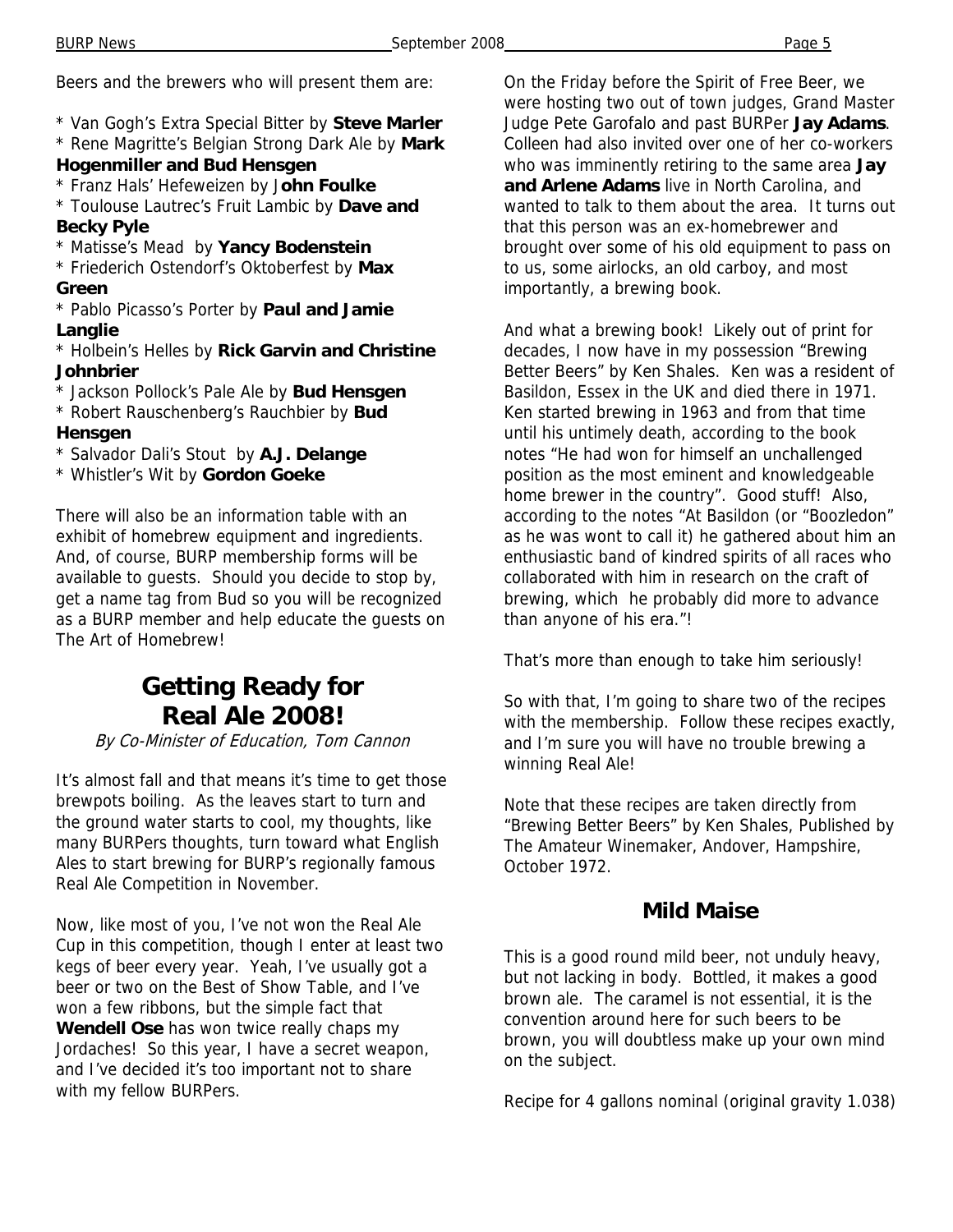#### Ingredients:

0.5 lb. crystal malt (cracked or coffee milled) 0.5 lb. flaked maize 1.5 lb. malt extact 1.5 gallons water

Water treatment as appropriate (I used 1 heaped teaspoonful L-W mild ale crystals) Mash at 150+or-1 deg F for three quarters of an hour, take up to boiling, add: 2 oz. hops Caramel q.s. to shade

#### Method:

Boil for 30 minutes, strain on to 2 lb. of granulated sugar and make up to 4.25 gallons. When at or below 80 deg F. pitch with a brewer's yeast. Ferment for 5-7 days, rack into gallon jars, fit locks. Leave seven days, bottle in point screw-stopped bottles, prime with the equivalent amount of sugar, as a syrup. As it is when first put into the jars, the first glass is sweet and nasty. It pays to use finings, especially for draught. Add to the gallon jars three days before bottling. The bottled beer should be ready in two weeks, the draught in about a week. If the weather is too warm, it is better to use up a jar within two or three days of starting it. If however you have "oppos" like some of mine this is scarcely likely to be a problem. One thing not lacking in this area is an enthusiastic tasting panel!

### **Basildon Stout** (recipe for 4 gallons)

#### Ingredients:

Patent black malt, 8 oz. Malt extract, 2 lb. Hops, 2 ozs. Salt, 1 teaspoonful Water, 1.5 gallons Original gravity 1.052

#### Method:

Bring to the boil, simmer for half an hour, strain on to 3 lb. of foot sugar (or the darkest available), wash spent grains to make up to just over 4 gallons. Cool to not above 28 deg C. and pitch with a suitable yeast, either a culture derived from Guinness bottles or such as Leigh-Williams Vinotex stout yeast. The appropriate yeast seems to make a lot of difference in the flavor of this class of beer.

Allow to ferment for from five to seven days. Rack into 1 or 2-galon jars, fit locks and leave for another week. Bottle in point bottles adding .5 teaspoon of white sugar to each, leave two or three weeks to develop condition. It is very rare to experience settling troubles in this type of beer, probably because the black malt has substances precipitant in their effect.

Remember, the Real Ale Competition will be held on November 14 with the BURP meeting to drink the beers on Saturday, November 15. I'm sure Andy and I will be doing some kind of educational session before the event at the meeting, and I'll be sure to bring along "Brewing Better Beers"!

Good luck to all entrants!

## **MASHOUT 2008 Thank-Yous**

By Bill Ridgely MASHOUT Coordinator

The 21st MASHOUT was a great success this year thanks to the hard work of many people. I'd like to take the opportunity to recognize all of the folks who contributed significant time and effort to the event. Many thanks to:

\* First and foremost, **Chuck and Helen Popenoe** for once again allowing us to take over their wonderful mountaintop property for the weekend (Pops, as always, also coordinated preparation of the field, purchase of corn for Saturday dinner, and delivery of the port o' pots).

\* **Joel Gallihue** of the Chesapeake Real Ale Brewers (CRABS) and **Les White** of the Free State Homebrew Club Guild for serving on the MASHOUT planning committee. Their participation this year really helped smooth out some of the bumps in the road we encountered last year. In particular, thanks to Joel (along with **Wendy Aaronson**) for devising and conducting the "1st MASHOUT Quadrathalon", a fun series of contests that helped to bring clubs and individuals together. And thanks to Les for devising a pump to recover water from keg cooling tubs (one of the ways utilized this year to make the event "greener").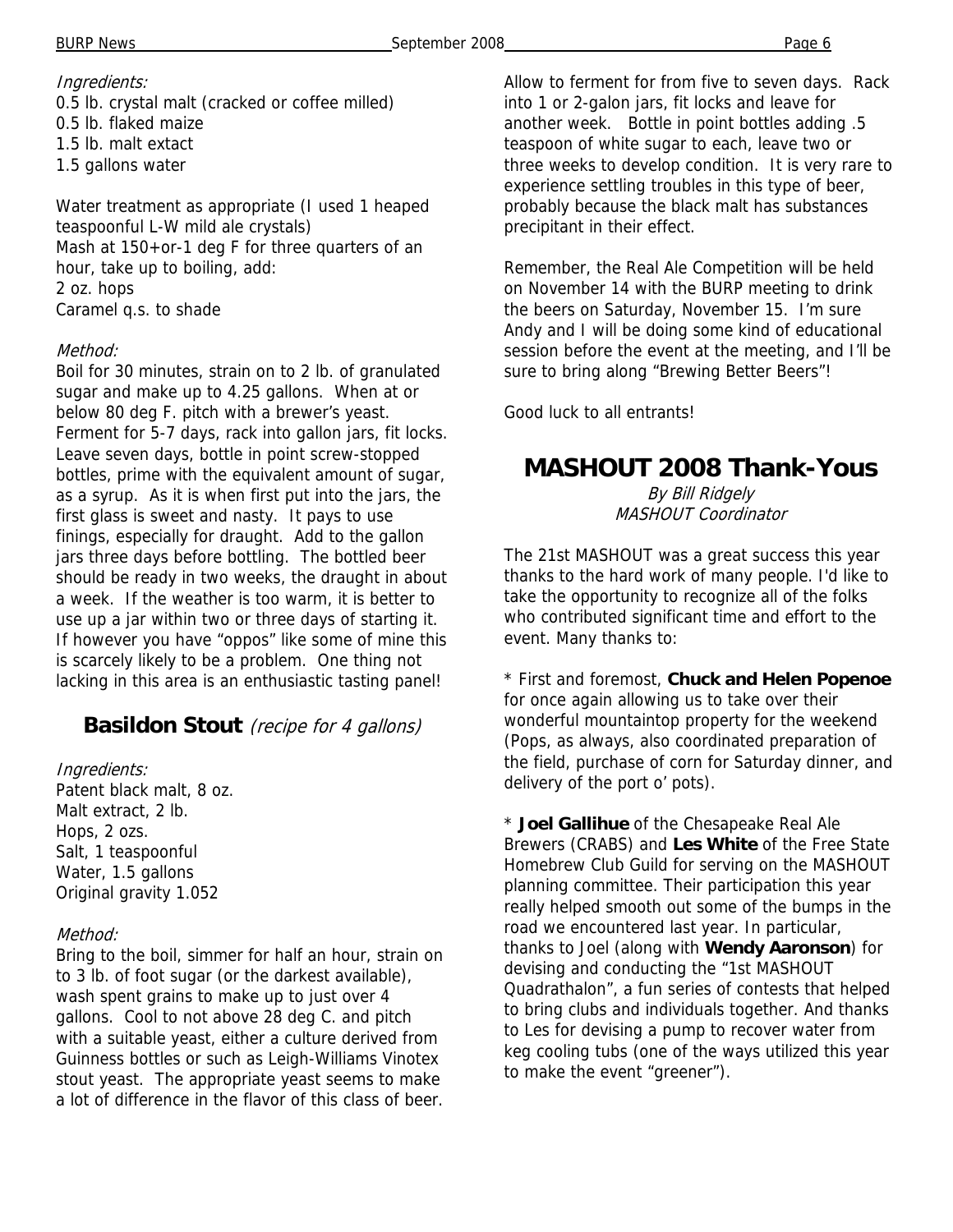\* The "Bard of Barbeque" **Rick Garvin** for his great work preparing the meat for the Saturday night and organizing the cooking and meat pulling team. Once again, both beef and pork were featured at MASHOUT, making the job even more challenging.

\* **Bob and Kathleen Warriner** for once again coordinating the MASHOUT Check-In Table. And thanks also to all those who volunteered their time to man the check-in table over the weekend.

\* Co-Fearless Leader **Alan Hew** for once again coordinating commercial sponsors for this year's event. There was an abundance of tasty beers for the thirsty crowd, and a fair number of brewers showed up as well. I'd also like to recognize those who picked up and delivered donated kegs to the site, in particular **Rex White**, who loaded the bed of his pickup with them. Thanks also go to Alan for running the Tropical Fruits "Fun & Creative Brewing Challenge".

\* Culture Ministers **Bruce Bennett & Wendy Schmidt** for making the trip to Popenoe Mtn on Saturday just to run the Belgian & French Ale competition. That was above and beyond the call of duty and very much appreciated.

\* **Bob Kepler** for bringing and installing the lights for the Tom Principato show on Saturday night. That really helped make the concert special.

\* **Bob Cooke** for making a keg of non-alcoholic soda for the event and for conducting "water procurement runs" to Rocky Gap State Park.

\* Co-Fearless Leader **Jamie Langlie**, along with **Mac McEwen**, for conducting the "4th Annual Popenoe Mountain Pub Quiz". A fun time was had by all answering some whimsical and, in many cases, difficult questions.

\* **Jim & Linda Rorick** for making coffee for all comers each morning and serving some wonderful treats (such as their delectable "Egg McRoricks") through the day.

\* Our friends at **Maryland Homebrew** in Columbia, MD for contributing prizes to the homebrew competition and the pub quiz.

\* My lovely and talented partner **Wendy Aaronson** for coordinating both the Saturday dinner and the Sunday breakfast.

\* **Jeanie Osburn** for suggesting and procuring solar lighting for use on keg row and in the port o' pots. This was another "green" initiative, and while the experiment was only partially successful, it was a great idea and worth the attempt.

As always, I'm sure I've left some people out here, so please accept my apologies if you are one of them. So many people help with this event that it's hard to keep track of everyone. A general "thank you" goes out to all of those who helped set up and take down the facilities and helped with food prep on Sat evening and Sun morning.

And finally, thanks to all those BURPers who served on the MASHOUT Planning Committee. Let's get together and do it again next year!

### **MASHOUT 2008 Review By Ralph Bucca**

Yep, it's Deja Vu all over again for that 3rd weekend in August, when the BURP Club hosts its annual campout on a hot dusty mountaintop, somewhere in Western MD.

Cruising up Breakneck, a road that truly lives up to its name, with many sharp curves and unannounced descents, I eventually come to a hand-painted sign, MASHOUT WELCOME, a sigh of relief after a 3-hour drive from Southern MD. I check in and immediately grab my beer stein and head to the infamous keg row to begin my fair share of abuse. Starting with a DuClaw Hell Raiser, I begin to feel quite at ease with 200 of my close homebrewin' friends.

Hurriedly, I set up my tent and begin the cycle of visiting the various clubs and groups who offer brew and food for the needy. Friday night must end at some point because I wake up the next morning in my tent.

Since this event has occurred at the same location for many years, it has become territorial. Various clubs set up in the same areas. The Baltimore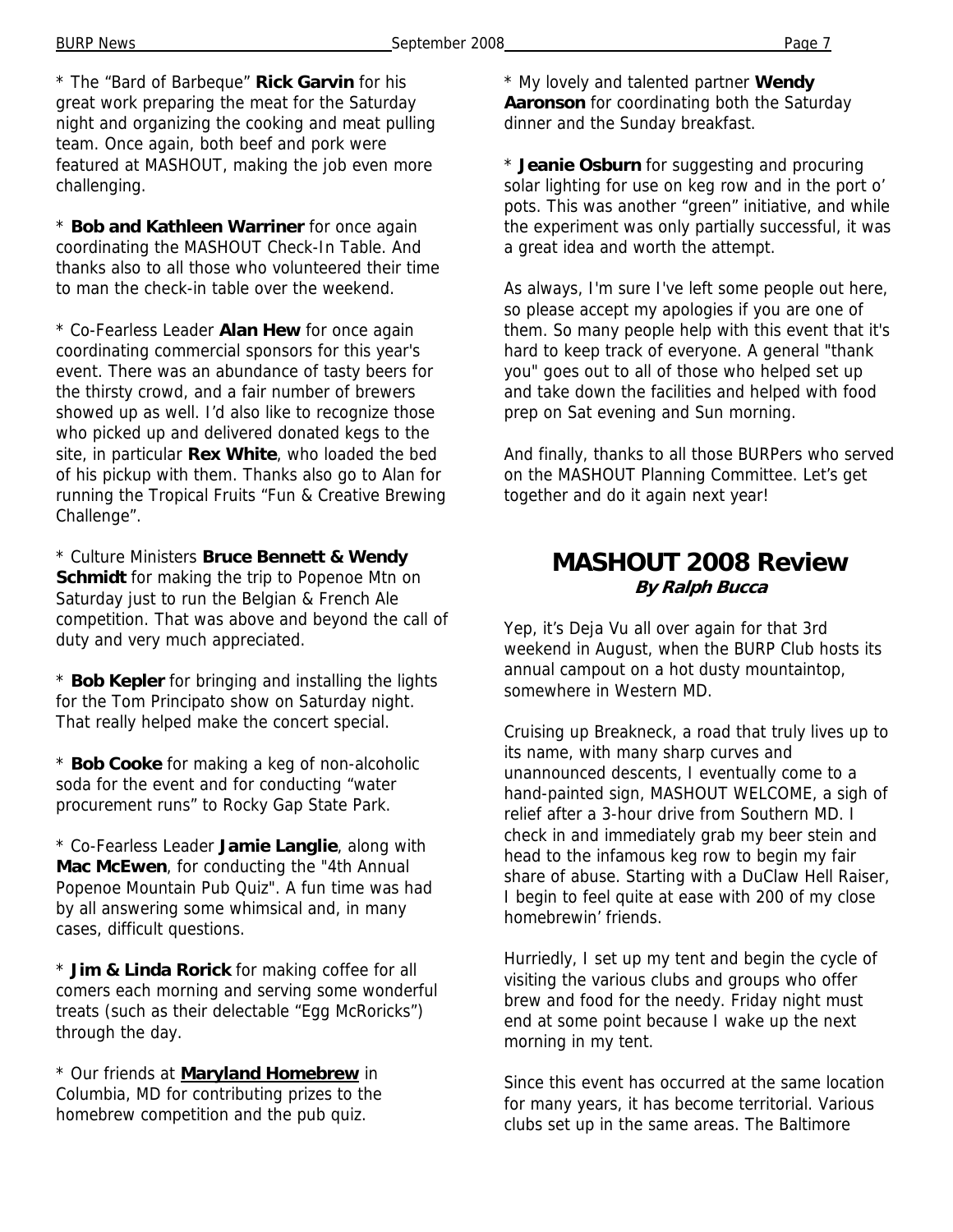homebrew club Chesapeake Real Ale Brewers Society (CRABS) are in their usual spot high on a hill overlooking the event, while the Frederick group FOAM is my neighbor, near the volley ball net, where occasional balls zip past me.

CRABS sponsors the 4th Annual DuClaw Brewing Co "Firkin Friday" Cask Ale Tapping, eagerly awaited by many. This year's offering is a special one-off, pro-am version of DuClaw's famous Twisted Kilt Wee Heavy Strong Scotch Ale, cobrewed by **Jim Wagner** of DuClaw (the "pro" half) and **Brandon Miller** of the CRABS homebrew club (the "am" half). It's mighty tasty.

Since this is an Olympic year, MASHOUT holds its first ever, and perhaps last, Popenoe Mountain Quadrathalon. Teams of 2-5 people (at least 1 must be female) compete in the "Carboy Carry", "Siphon & Cap", "Beer Run", "St Pauli Girl Race", and "12 0z Chug". I end up being in the winning group, Team Foreplay, mostly due to the fact that our "St Pauli Girl" has the best cleavage and jiggle, and our chugger does not gulp.

Of course the most popular location is Keg Row, where numerous commercial and homebrewed beers litter the edge of the woods. Commercial donations include Franklin's Twisted Turtle, Lagunitas IPA, DuClaw Mysterium Belgian Spiced Ale, and Clipper City Red Sky at Night. The corny kegs from the homebrewing community include many contributed by members of the CRABS club.

There were two competitions this year, featuring traditional and non-traditional summer brews. Winners of the Belgian & French Ale competition (all from BURP) were:

- 1) **Wendy and Bill Aaronridge** Belgian Pale Ale
- 2) **Wendy Schmidt** Saison
- 3) **Wendy & Bill Aaronridge** Witbier

Winners of **Alan Hew's** Tropical Fruits Challenge were:

1) **Bob & Betsy Kepler** (BURP) - Passion Fruit Beer

2) **Joel Gallihue** (CRABS) - Coconut Beer 3) **Will Lydick** (CRABS) - Pineapple Papaya Tangerine Beer

Many MASHOUT traditions carry on from year to year, such as the 24/7 poker game, the Saturday C&O Canal bike ride, Saturday potluck banquet/barbeque, and live music (by last year's repeat offenders, The Tom Principato Band). Sunday morning's silence is broken by the call for camp stoves to fire up large quantities of bacon, scrapple, pancakes and fruit to fortify the beer soaked minions for their trek off the mountain.

### **BURP 10 and 20 Years Ago**

Compiled By Bill Ridgely

#### **20 Years Ago, Sep 1988**

Two major BURP events occurred in early Fall of 1988. I say early Fall because the September BURP meeting was actually held on Oct 1. Prior to this, however, on Sep 20, the Brickskeller Saloon hosted "BURP Nite at the Bricks" with **Michael Jackson**. Michael was in the midst of his "World of Beer Tour", and Bricks owner **Maurice Coja** kindly provided special seating and pricing for BURP members on the first of Michael's two nights at his establishment. This was the first opportunity many club members had to see the "Bard of Beer" live and in person, and Michael didn't disappoint. He spoke at length about the history of beer, especially how the industrial revolution brought about the emergence of pale ale in the UK. Michael, of course, also digressed into many other beer-related topics, but the talk was typically full of humor and displayed Michael's incredible knowledge of beer and brewing. The tasting included 10 beers, only one of which was American - Oxford Class Ale from the British Brewing Co. in Glen Burnie. This beer was paired with Royal Oak Pale Ale from *Eldridge, Pope* in the UK (still being brewed but now by O'Hanlon's Brewing). From here, the complexity and alcohol content of the beers rose steadily. Included was Liefman's Frambozen and Kriek (4.5 - 5.0%), Corsendonk Monk's Brown Ale (7.0%), two vintages of Thomas Hardy's Ale (1983 and 1987) (11.7%), EKU 28 (an 11.0% strong bock), and Samichlaus Pale, at the time considered the world's strongest beer at 13.0%. By this time, most attendees (your humble compiler included) could barely write notes, but there was one final beer - Rauchenfels Steinbier, at least lower in alcohol content at 4.9%, but by this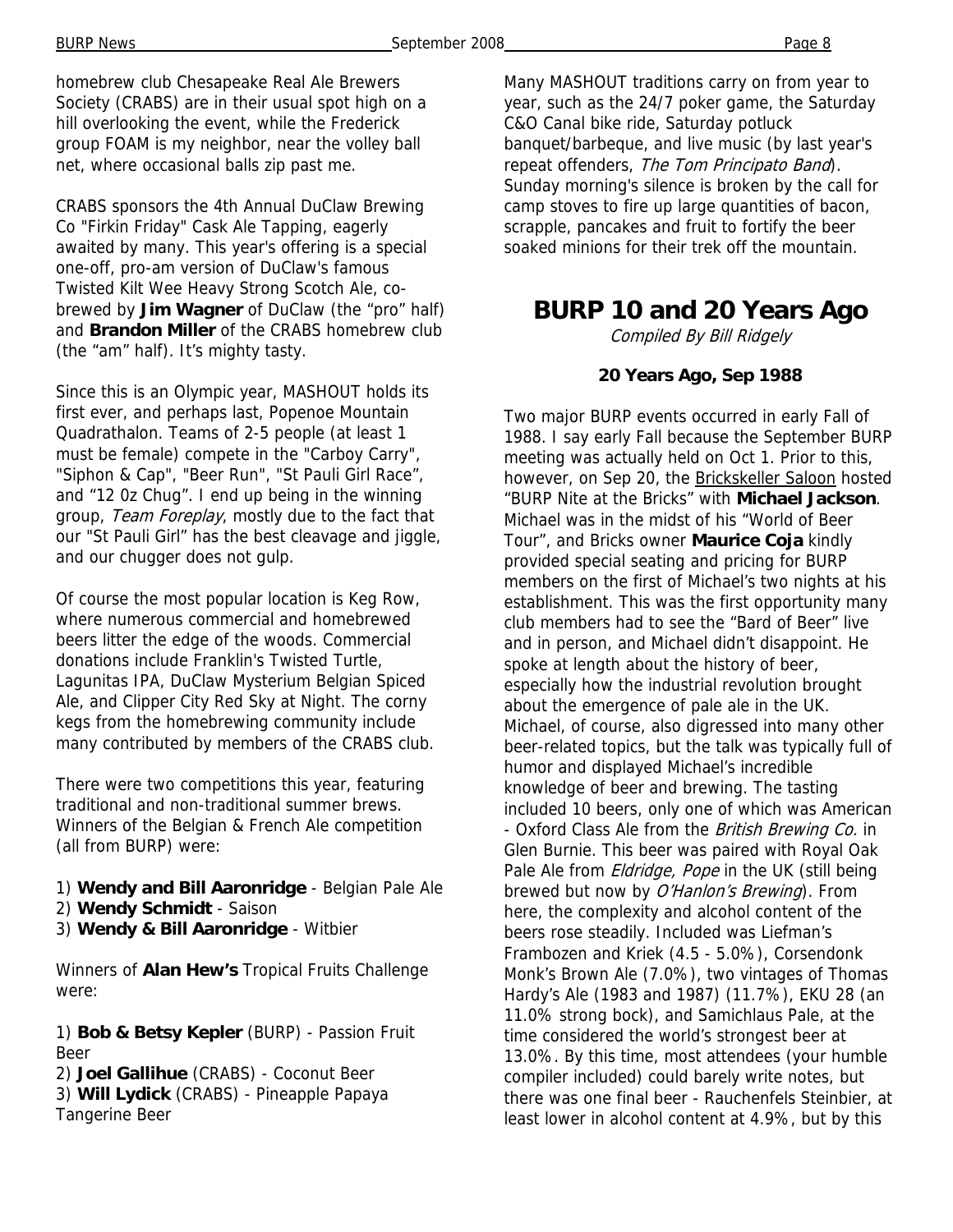time, most of those present could barely appreciate the subtleties of this lightly smoked beer. Event reporter **Andy Beaulieu** recalled a question and answer session following the tasting, but like many, he could barely remember what questions were asked. It must be said, however, that a fine time was had by all.

The second event on the Fall calendar was the annual crab feast, held at the home of **Bill & Doris McLaren** in Lexington Park, MD (way down south in St Mary's county). About 30 BURPers and friends made the long trip and were rewarded with both beautiful weather and one of the club's finest crab feasts. Bill had already been declared BURP's official "Purveyor of Fine Seafood", but he went above and beyond the call of duty on this occasion. He not only procured several bushels of excellent crabs from a commercial vendor. He also picked clean numerous additional crustaceans taken from his own crab pots, and wife Doris used this meat to make delicious crab balls and a wonderful crab dip. BURPers pitched in with their own food contributions (everything from baked beans to chocolate cake) as well as copious quantities of homebrew and commercial beer (much of the latter left over from the club's Summer Solstice commercial tasting held in June). During the meeting, Bill gave regular tours of both his own apple & elderberry winemaking operation and the Cap N' Cork home beer and winemaking shop he operated out of his house.

The Sep 1988 BURP News contained a farewell to club treasurer **Duane Fraver**, who was moving to Cumberland to take a new job. The current secretary volunteered to do double duty as secretary/treasurer for the remainder of the year. This was actually good timing as the new BURP pilsner glasses had just arrived and were being offered for sale at \$8.00 per glass. Highlights in the issue included **John Gardiner's** review of the 1st MASHOUT (as well as a nice plug for **Helen Popenoe's** newly published children's book "Special Gift". Helen was offering copies to club members at a discount and also donating \$.75 of each sale to the club treasury). In the beer travels department, **Phil Hugill** contributed a nice article on his recent trip to the Pacific Northwest, already renowned among beer aficionados as a craft beer paradise. Beers sampled on the trip (some still available and some now extinct) included Thomas Kemper Light & Dark Ale, Grant's Imperial Stout, Red Hook Ale & Ballard Bitter, and Full Sale Golden Ale. The Sep "Recipe of the Month" was for Light Gingered Ale, contributed by the newsletter editor because no one else had sent him a recipe that month. Finally, **Hugh Barnes**, proprietor of Third Wave Technologies (which included Hugh's homebrew supply shop in Alexandria) introduced the latest development in electronic communication for homebrewers, the Brewnet Computer Bulletin Board. Designed and hosted by BURPer **Tim Weil**  (proprietor of Free Lunch Enterprises, Tim's computer systems company), the bulletin board was conceived as a means of electronic discussion and information dissemination for homebrewers. Hugh also introduced a series of homebrewing courses that were being offered by Brewnet under the moniker "Brewnet University". These included several courses on beginning and advanced homebrewing as well as a beer evaluation class offered as preparation for taking the National Beer Judge Certification Program exam.

#### **10 Years Ago, Sep 1998**

As mentioned in last month's column, the annual BURP crab feast had been postponed from July to September due to late publication of the July newsletter. The event was finally held on Sep 12 at the home of **Jamie & Paul Langlie** in Kensington, MD. In addition to consuming several bushels of succulent crabs, club members had an opportunity to compete in the monthly homebrew competition. The style this month (appropriately enough) was festbier. The bad news about the competition was that there was only one entry, from **Dave Belman**. The good news, according to Cultural Minister **Jay Adams**, was that Dave's beer was an excellent example of the style. It was subsequently put forth as BURP's entry in the AHA Club-Only Festbier Competition held later in the month. There was no meeting report for the Sep meeting, so further details on what transpired are not available.

The Sep 1998 issue of the BURP News was again relatively short (5 pages) but brought the club up to date on several events. First was **Ben Schwalb's** report on the 11th annual MASHOUT, held the previous month on Popenoe's Mountain near Cumberland, MD (As mentioned last month,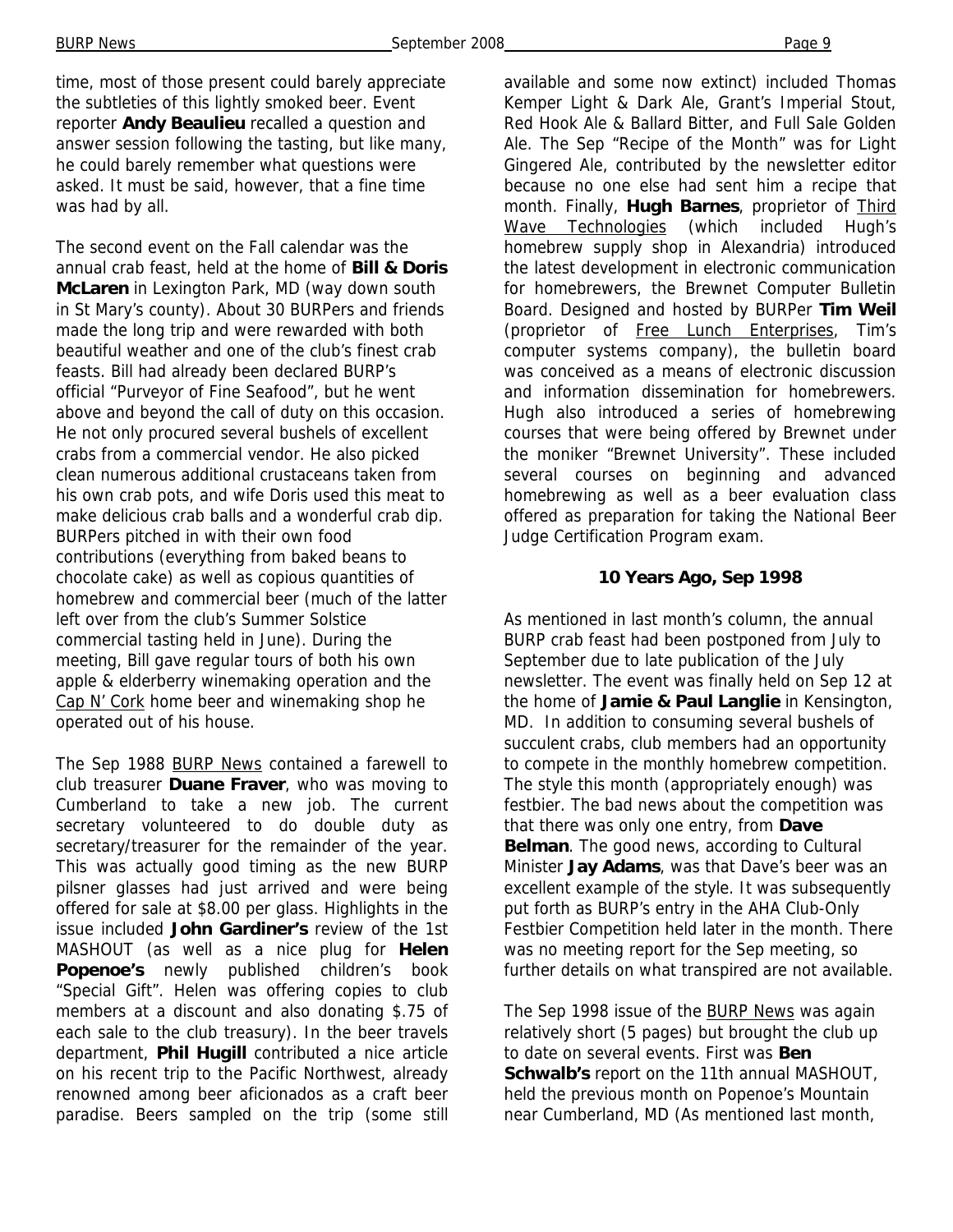Ben's report is also available online (with photos) at http://burp.org/events/mashout/1998/). Both MASHOUT organizer **Bill Ridgely** and check-in station organizer **Liz Pitts** also provided "thank yous" to the many people who helped make the event a success. Fearless Leader **Tom Cannon**  added his own kudos, calling MASHOUT "one of the best bars in the world" for a few days in August. Several upcoming homebrew competitions were announced in the issue, one in Chester, VA and one in Harwood, ND, and BURPer **Steve Marler**  announced an upcoming 5K run in Baltimore scheduled to end at the MD Craft Beer Festival. **Andy Anderson**, organizer of SOFB 1998, contributed the recipe for the 2nd place BOS beer, an Oktoberfest brewed by BURP's **Gary Nazelrod**. Finally, "Adjunct Boy" **Delano DuGarm** completed his report on his experiment decocting a dunkel recipe using a pressure cooker. The experiment was only partially successful, as the resulting wort had a high finishing gravity, brought about (Delano believed) by the conversion of much of the normally fermentable sugars to melanoidins by the pressure cooking process.

## **BURP Prosperity Report**

By Larry Koch, Minister of Prosperity

#### **Current Financial Position**

#### **BURP Treasury Summary**

| 5 August 2008     | \$23,636 |
|-------------------|----------|
| Income            | \$2,052  |
| <b>Expenses</b>   | \$1,346  |
| 17 September 2008 | \$24,342 |

Go to BURP.org for details on the BURP Treasury including separate worksheets with details of SoFB and MASHOUT.

BURP members are reminded that all expense submissions must include details. Required details are date, exact amount, detailed description of the item, any special circumstances, and name of person to be reimbursed. Event coordinators should maintain a spreadsheet for their project.

Spreadsheets and other financial data are available on the BURP website to registered users at http://www.burp.org.

# **Mem-beer-sip Update**

By Christine Johnbrier, Ministrix of Propaganda

This month we welcome new members **Bob & Teri Kinney** of Midland, MD; **Stephen Owens** of Cumberland, MD; and **Mark Schenden** of Herndon, VA.

Please keep your contact information up-todate…most importantly, your email address. If you are not receiving an electronic notification each month with the newsletter link, that means I don't have your current email address! Send your contact information to membership@burp.org and I'll see that your info is updated.

> CURRENT MEM-BEER-SIP STATS: TOTAL MEMBERSHIPS: 278 FAMILY: 84 (x2) 168 INDIVIDUAL: 86 HONORARY: 24

## **Hop Notes from the Li-Beery**

By Bill Ridgely, Minister of History

I want to continue to remind BURPers that we are accepting donations of unwanted beer and brewing books for the upcoming club book sale (which probably will be held during the summer). Please contact me at ridgely@burp.org if you have items you'd like to donate for the sale table.

I'm still behind in updating the li-beery information on the club website, but please feel free at any time to check things out and give me a yell if you'd like to borrow a book or magazine shown. Even if the item is not shown, it may be in the collection and available. The address is http://burp.burp.org/Default.aspx?tabid=414. Requested books will be delivered to the next BURP